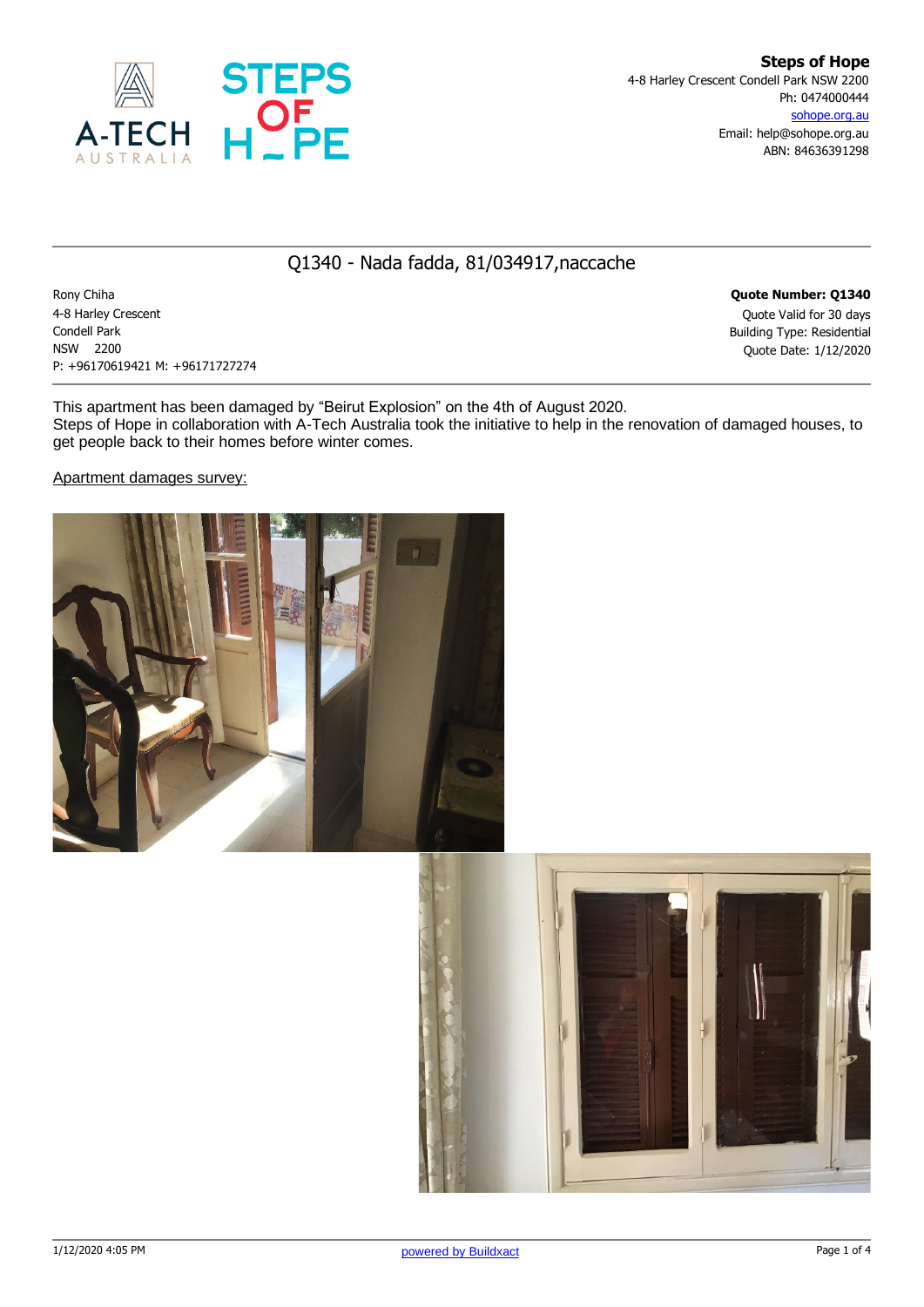## Q1340 - Nada fadda, 81/034917,naccache

## **Estimate**

| Customer:                                     |             |                        | <b>Estimate Details:</b>                                       |         |  |
|-----------------------------------------------|-------------|------------------------|----------------------------------------------------------------|---------|--|
| Rony Chiha                                    |             | Net Total:             | \$51.00<br>\$0.00 (0%)<br>\$0.00                               |         |  |
| 4-8 Harley Crescent                           |             | Markup:                |                                                                |         |  |
| Condell Park                                  |             | Tax:                   |                                                                |         |  |
| <b>NSW</b><br>2200                            |             | <b>Estimate Total:</b> | \$51.00                                                        |         |  |
| Ph: +96170619421<br>Email: help@sohope.org.au |             |                        | <b>Building Type: Residential</b><br>Date Prepared: 27/11/2020 |         |  |
|                                               |             | Cost Items             |                                                                |         |  |
| Code                                          | Description | Units / UOM            | Unit Cost                                                      | Total   |  |
| <b>Aluminium and Glass</b><br>1               |             |                        |                                                                | \$26.00 |  |
| 1.1                                           | 4mm Glass   | $2.000 \text{ m2}$     | \$13.00                                                        | \$26.00 |  |
|                                               | 4mm Glass   | 2.000                  | \$13.00                                                        |         |  |
| $\overline{2}$<br>Labor                       |             |                        |                                                                | \$25.00 |  |
| 2.1                                           | Worker      | 1.000                  | \$25.00                                                        | \$25.00 |  |
|                                               |             |                        |                                                                |         |  |

Net Total: \$51.00

Markup: \$0.00

Tax: \$0.00

## **Estimate Total: \$51.00**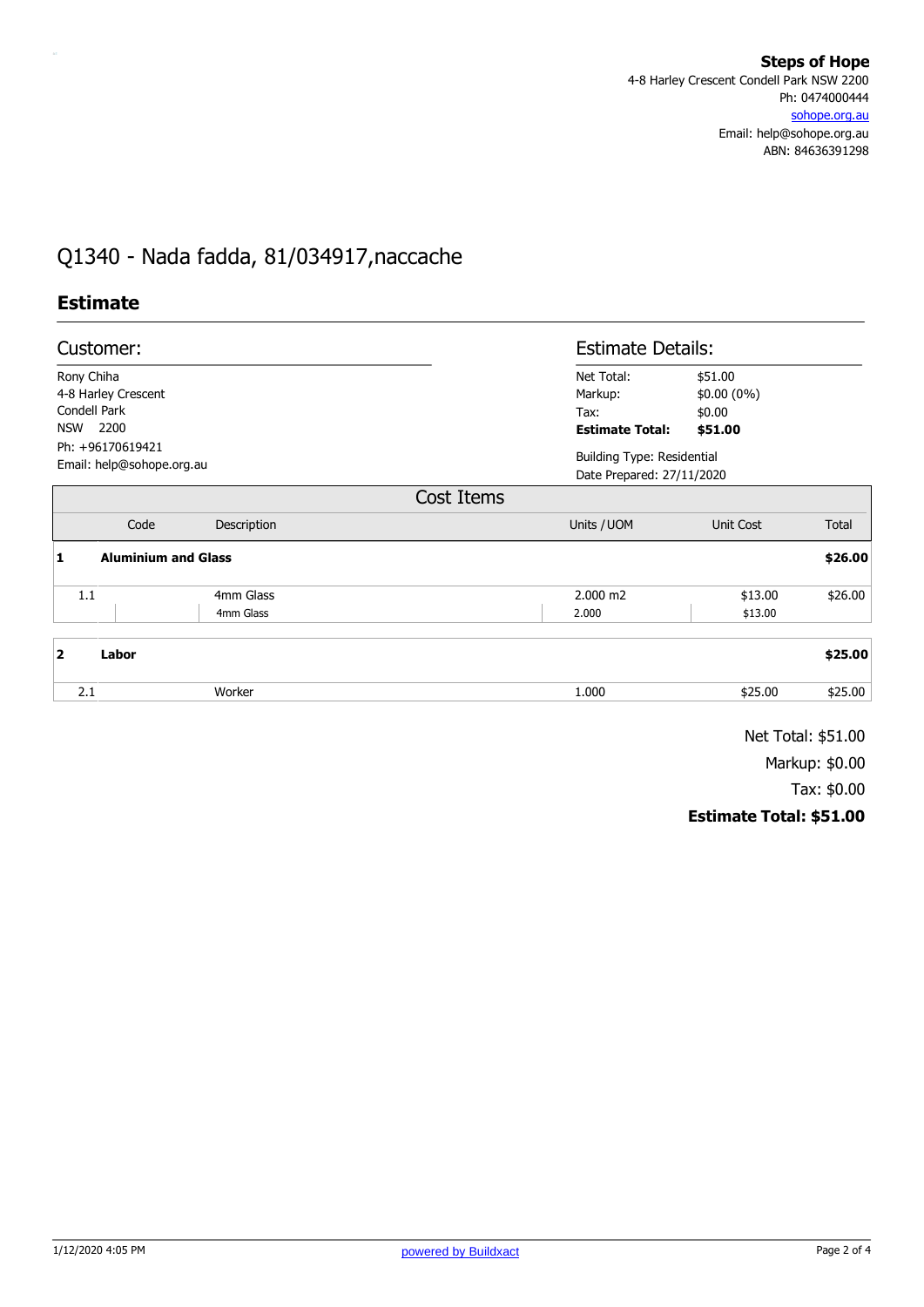

**Steps of Hope** 4-8 Harley Crescent Condell Park NSW 2200 Ph: 0474000444 sohope.org.au Email: help@sohope.org.au ABN: 84636391298